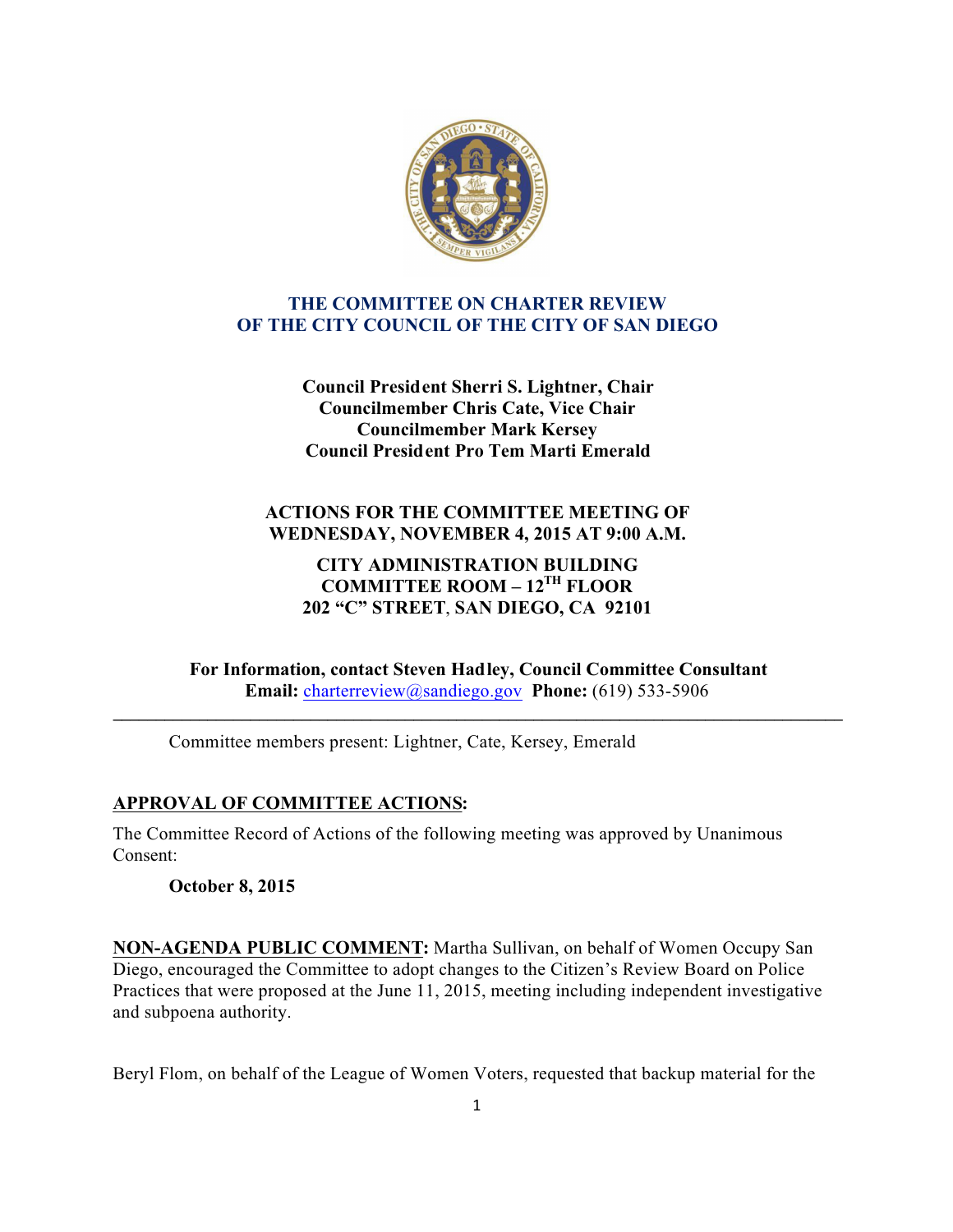December 3 meeting be available before the Thanksgiving break instead of the Monday after the holiday, and that Charter section 77 mandate a two thirds vote of the citizens if capital outlay funds are used for purposes other than outlined.

# **COMMITTEE MEMBERS, MAYOR, INDEPENDENT BUDGET ANALYST, CITY ATTORNEY, CITY CLERK, DIRECTOR OF LEGISLATIVE AFFAIRS COMMENT**:

None

### **REQUESTS FOR CONTINUANCE:** None

ITEM-1: Reconsideration of Items 1, 2, 3 and 4 from the October 8, 2015, Charter Review Committee meeting for the sole purpose of requesting that the actions voted be heard at City Council as soon as possible rather than January 13, 2016.

> Motion by Councilmember Kersey to suspend the Permanent Rules of Council. Second by Councilmember Cate.

 Passed by the following vote: Yea: Lightner, Cate, Kersey Nay: None Recused: None Not Present: Emerald

 Motion by Councilmember Kersey to reconsider the approval of Items 1, 2, 3 and 4 at the October 8, 2015, meeting for the purpose of resetting a future hearing date. Second by Councilmember Cate.

 Passed by the following vote: Yea: Lightner, Cate, Kersey Nay: None Recused: None Not Present: Emerald

 Motion to consider Items 1, 2, 3 and 4 from the October 8, 2015, meeting at the December 8, 2015, City Council meeting instead of at the January 13, 2016 Council meeting

 Passed by the following vote: Yea: Lightner, Cate, Kersey Nay: None Recused: None Not Present: Emerald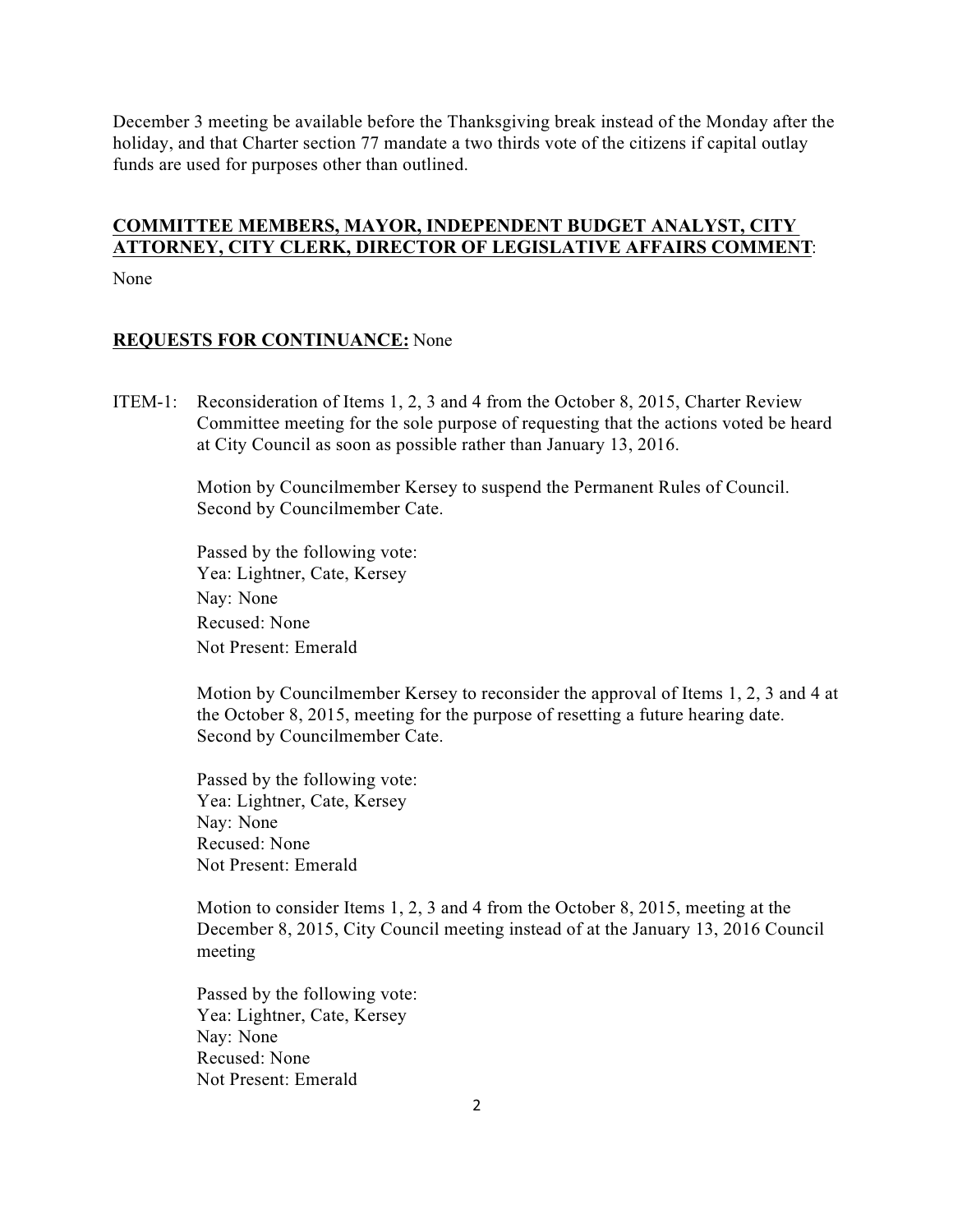Motion by Councilmember Kersey to amend the Actions of October 8, 2015, to reflect the above change of hearing date.

 Passed by the following vote: Yea: Lightner, Cate, Kersey Nay: None Recused: None Not Present: Emerald

#### **DISCUSSION AGENDA :**

Current Charter language considered or referenced in the following items can be found in the CITY CHARTER.

- ITEM-2: Consideration of proposed changes to the following Article VII Finance provisions and related Charter sections in response to prior Committee discussion.
	- A) § 70 Power to Fix Salaries *(Chief Financial Officer, Independent Budget Analyst, City Attorney)*

Motion by Councilmember Kersey requesting the City Attorney, Independent Budget Analyst and Chief Financial Officer review the consolidated section 70 and return with language clarifying options the Committee discussed including mid-year salary adjustments and the totality of what the Council approves when it "fixes salaries." Second by Councilmember Cate.

Passed by the following vote: Yea: Lightner, Cate, Kersey, Emerald Nay: None Recused: None Not Present:

B) § 84 Money to be Drawn from Treasury in Accordance with Appropriation *(Chief Financial Officer)*

Motion by Councilmember Kersey to approve the recommended language, but as the League of Women Voters' November 4, 2015, letter suggested, divide the last sentence into three sentences by inserting a period after the words "be subject to reappropriation" and after "works that will not be completed within the year". Second by Councilmember Cate.

Passed by the following vote: Yea: Lightner, Cate, Kersey, Emerald Nay: None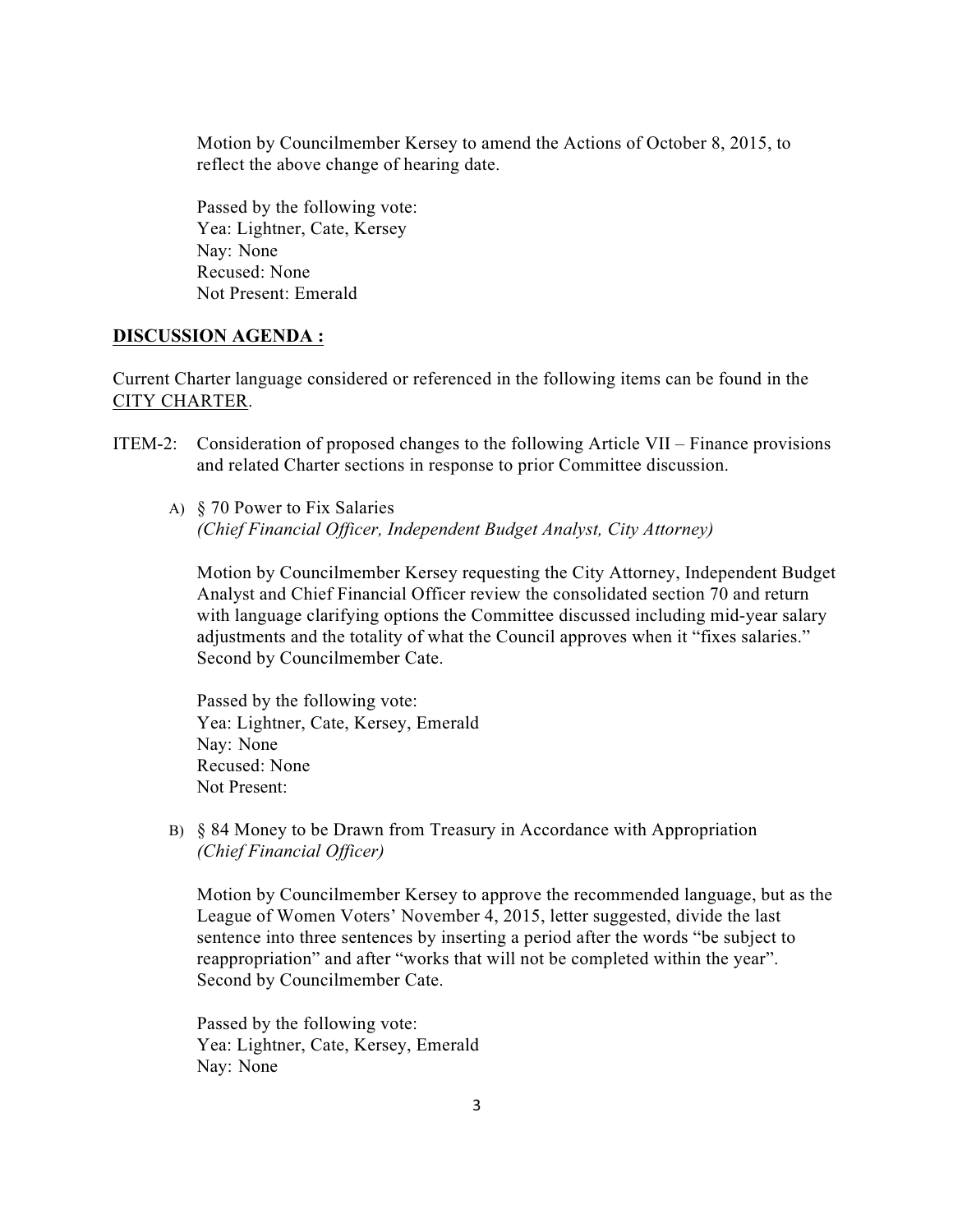Recused: None Not Present:

 C) §90.3 Voter Approval for Major Public Projects Conferring Significant Private Benefit. *(Chief Financial Officer)*

 Motion by Councilmember Kersey to not change the section. Second by Councilmember Emerald.

 Passed by the following vote: Yea: Lightner, Cate, Kersey, Emerald Nay: None Recused: None Not Present:

- ITEM-3: Consideration of proposed changes to the following Article  $V -$  Executive and Administrative Service provisions and related Charter sections in response to prior Committee discussion.
	- A) § 26 Administrative Code (Powers of Departments and Administrative Offices) Consideration of comparative information presented in Independent Budget Analyst's Report 15-38 as it relates to the Council's authority to reorganize departments and the Charter section 26 options presented in the City Attorney's February 5, 2014, Report to the City Council. *(Independent Budget Analyst, City Attorney)*

Motion by Councilmember Emerald to accept the Independent Budget Analyst's report, not change the section and affirm the current reading that the Mayor may propose reorganization and creation of new departments, but the Council must approve such changes. Second by Councilmember Kersey.

 Passed by the following vote: Yea: Lightner, Cate, Kersey, Emerald Nay: None Recused: None Not Present:

B) § 26.1 Public Services Required

Approve an updated list of broad category, timeless and essential services. *(Mayor's Office)*

Motion by Councilmember Kersey to remove the section from the Charter and consider including a list of broad category, timeless and essential services in a preamble, pending legal review. Second by Councilmember Cate.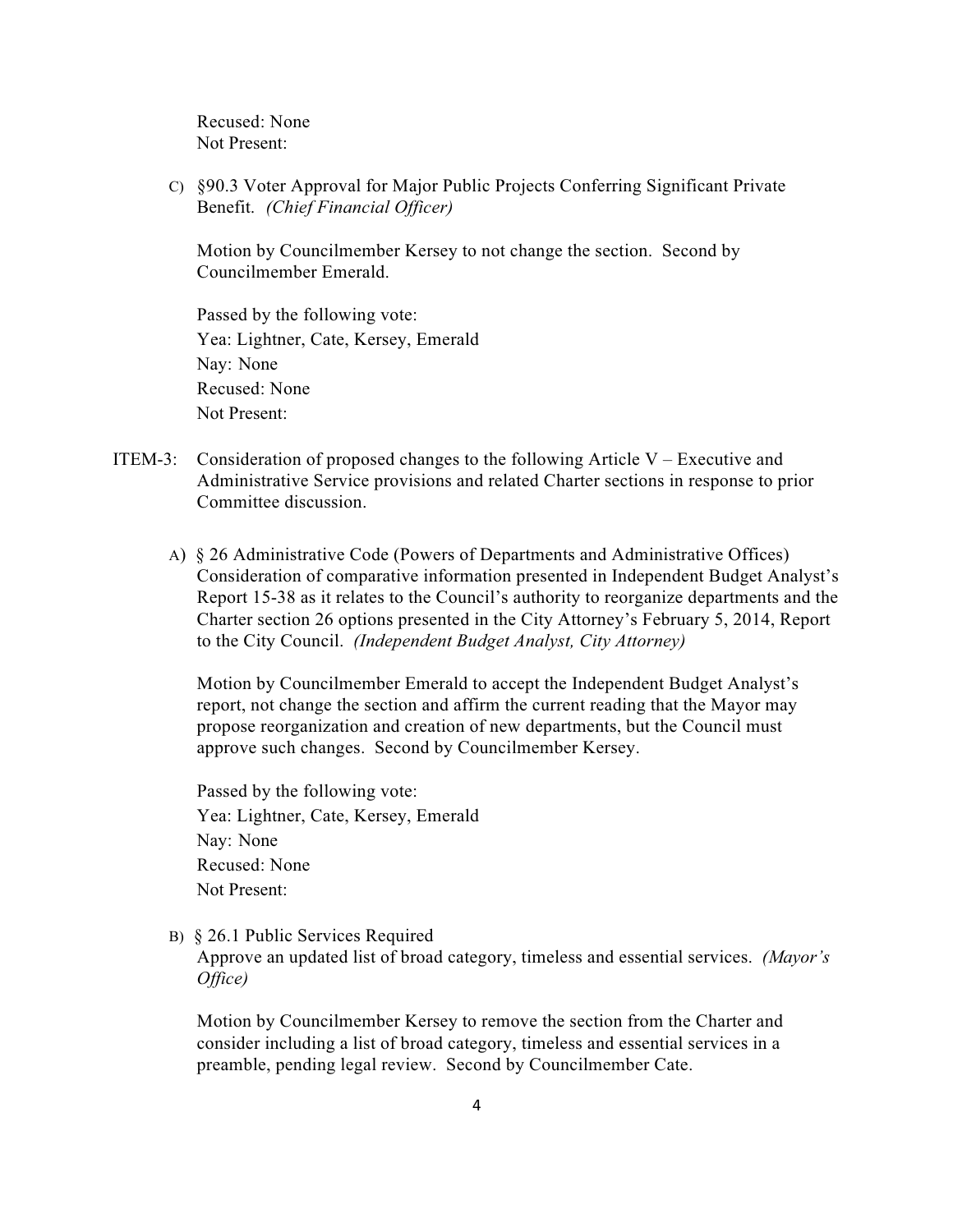Passed by the following vote: Yea: Lightner, Cate, Kersey, Emerald Nay: None Recused: None Not Present:

C) § 32.1 Responsibility of Managers and Officers

Consider amending the section to clarify that the duty to provide information is selfexecuting and information must be provided to the Council prior to its decisions, and whether to provide a mechanism for enforcement, and if so, whether to place this mechanism in the Municipal Code or Charter. *(Independent Budget Analyst)*

 Motion by Councilmember Emerald requesting the Independent Budget Analyst, City Attorney, Mayor's Office, Director of Legislative Affairs and Committee Consultant return by January 13, 2016, with recommended language including a legal analysis of subpoena power for the Council in the Charter or Municipal Code if appropriate, and legal analysis of the relationship between this section and other provisions addressing the strong mayor form of government and identification of any other issues. Second by Chair Lightner.

 Passed by the following vote: Yea: Lightner, Cate, Kersey, Emerald Nay: None Recused: None Not Present:

D) § 41(c) City Planning Commission

 Consideration of language addressing the duties, membership composition, selection and terms of the Commission for purposes of placement in the Municipal Code instead of the Charter. *(Mayor's Office)*

The sub-item was continued at the request of the Mayor's Office.

#### E) § 42 Membership Selection

 Consideration of a legal opinion regarding the appropriate use of classification language based on state and federal law. *(City Attorney)*

 Motion by Councilmember Cate to remove "sex, race" from the list of considerations when selecting appointees to City boards, commissions, committees and panels.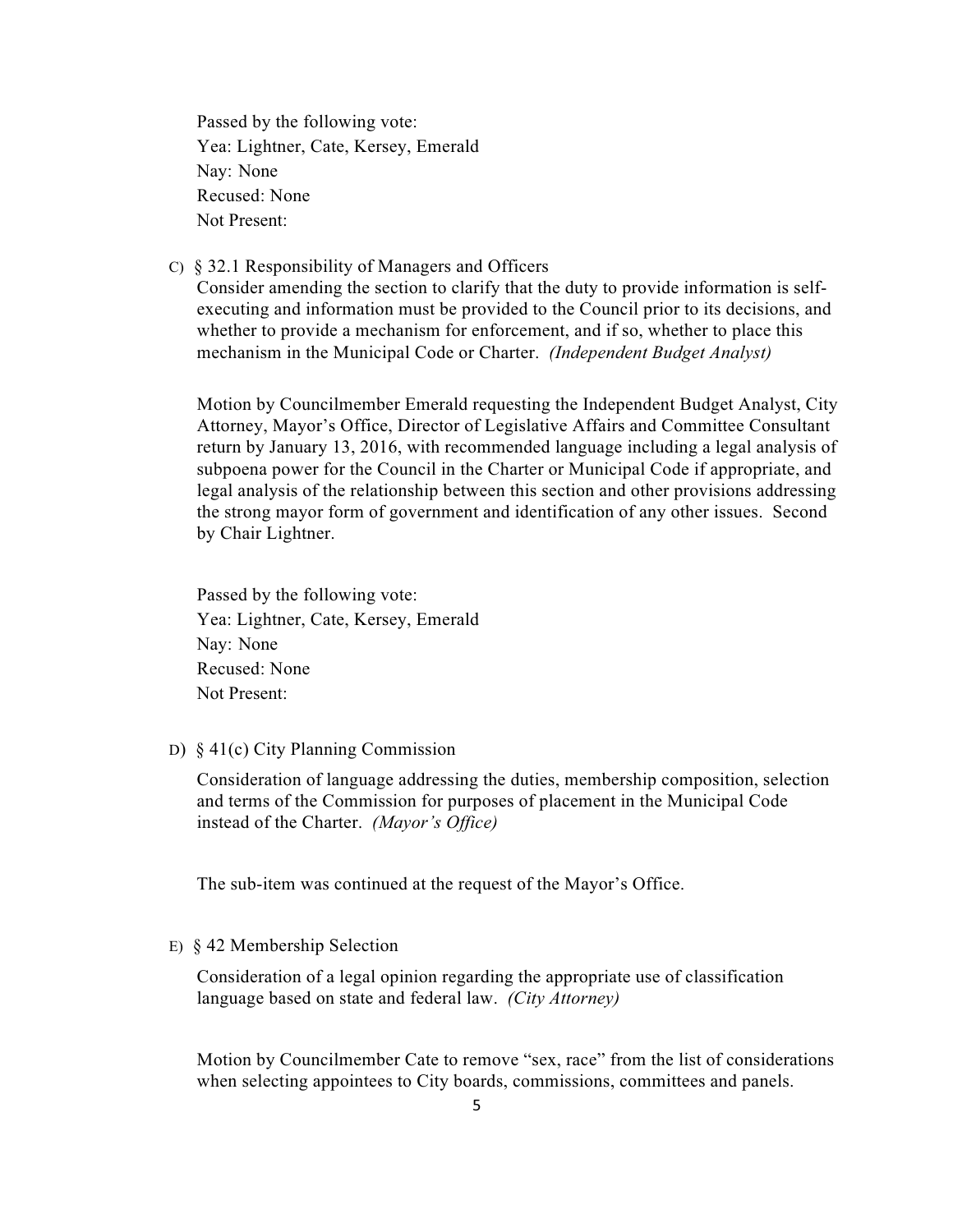Second by Councilmember Emerald.

 Passed by the following vote: Yea: Lightner, Cate, Kersey, Emerald Nay: None Recused: None Not Present:

F) § 43 Advisory Boards and Committees

 Consideration of an updated City Attorney's Chart for Charter Section 43 Boards and Commissions noting Brown Act compliance, conflict of interest disclosure, reporting to the City Council, indemnification and a regular sunset review process. *(City Attorney)*

 Motion by Councilmember Cate directing the City Attorney in conjunction with the City Clerk, Director of Legislative Affairs and Mayor's Director of Boards and Commissions to return with a comprehensive review of the listed issues for all City boards, commissions, committees and panels in the Charter and Municipal Code; identifying any legal issues and providing appropriate recommendations. Second by Councilmember Emerald.

 Passed by the following vote: Yea: Lightner, Cate, Kersey, Emerald Nay: None Recused: None Not Present:

ITEM-4: Consideration of proposed changes to Article II provisions addressing redistricting including sections 5, 5.1 and related Charter sections in response to prior Committee discussion. *(City Clerk)*

> Motion by Councilmember Cate to accept the recommended language as amended by Councilmember Kersey to clarify in the Municipal Code what qualifies or disqualifies a former judge for or from service in appointing a Redistricting Commission, and as amended by Chair Lightner to provide for an alternate so three judges vote on Redistricting Commission appointees in lieu of a two-member quorum making the appointments. To use the Municipal Code as much as possible to define and outline the Redistricting process. To forward the amended recommendation to the December 8, 2016, Council meeting. Second by Councilmember Emerald.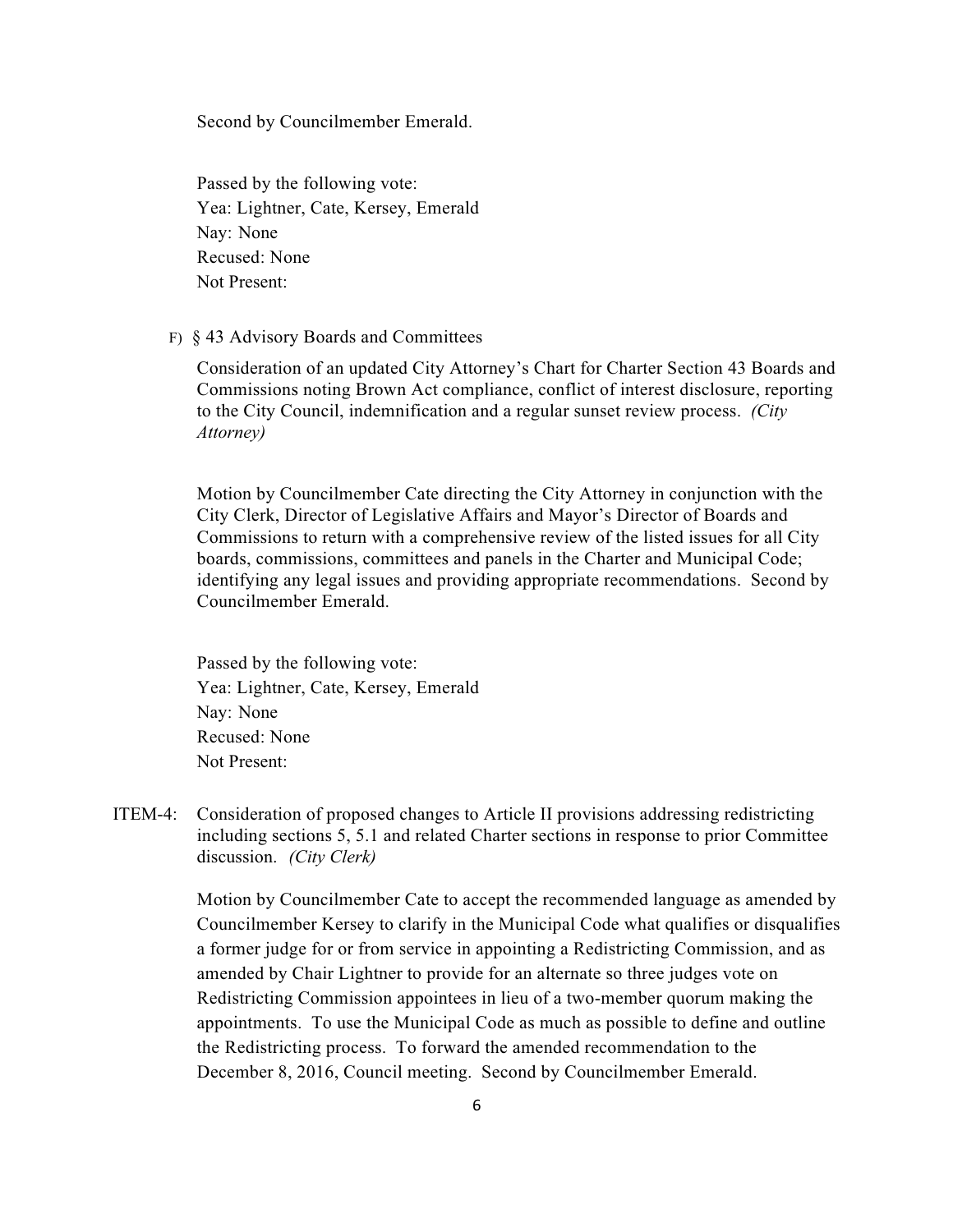Passed by the following vote: Yea: Lightner, Cate, Kersey, Emerald Nay: None Recused: None Not Present:

ITEM-5: City Attorney's review of and Committee consideration of the Charter Review process going forward. *(City Attorney)*

No action was taken in response to the report.

ITEM-6: Consideration of changes to Municipal Code Section 22.0101: Permanent Rules of Council. *(Director of Legislative Affairs)*

> Motion by Councilmember Kersey to schedule Monday City Council meetings one Monday each month. Second by Councilmember Cate.

 The motion failed by the following vote; therefore, it was forwarded to Council with no recommendation:

 Passed by the following vote: Yea: Cate, Kersey Nay: Lightner, Emerald Recused: None Not Present:

 Motion by Councilmember Kersey to set the time for the Tuesday City Council meetings for 10:00 a.m. – 6:00 p.m. with Closed Session beginning at 1:00 p.m. Second by Councilmember Cate.

 Passed by the following vote: Yea: Lightner, Cate, Kersey Nay: Emerald Recused: None Not Present:

 Motion by Councilmember Kersey to approve all of the remaining recommended changes to the Permanent Rules of Council not addressed above. Second by Councilmember Emerald.

Passed by the following vote: